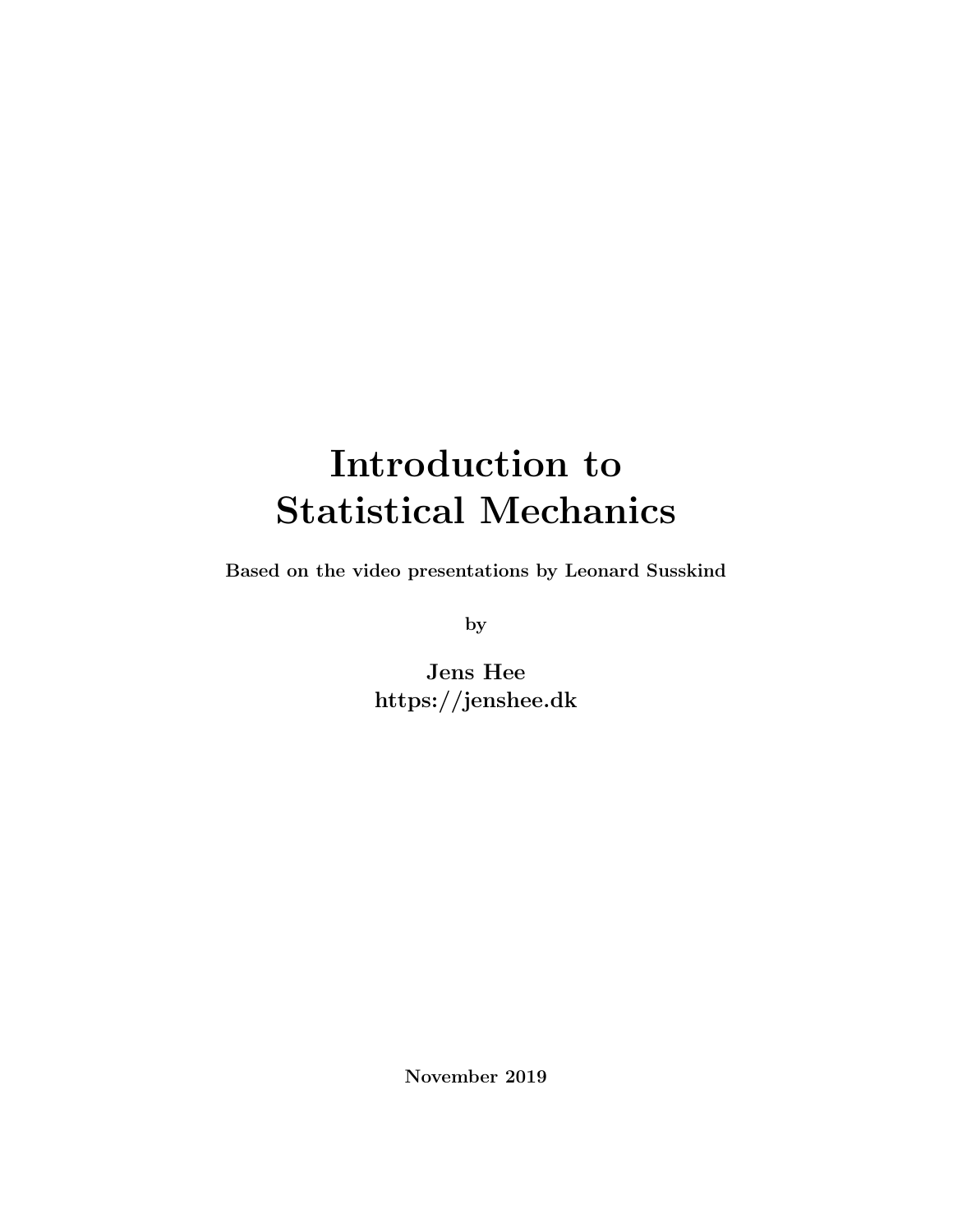# Change log

#### 25. November 2019

1. Document started.

#### 13. March 2020

1. Meta data added.

#### 23. January 2021

1. Planck distribution added.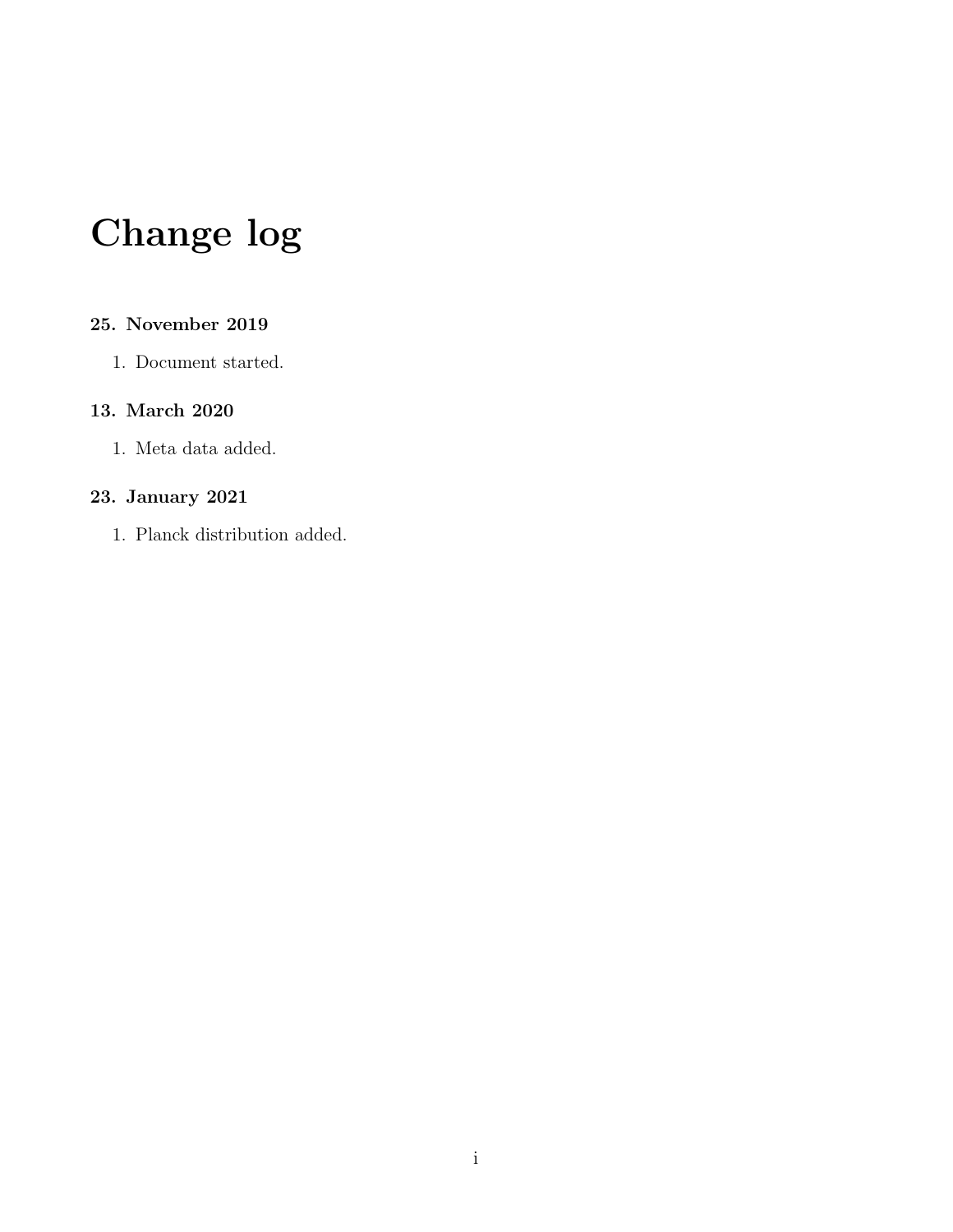## Introduction

Statistical mechanics is used when describing systems with a large number of degrees of freedom. In this situation it is impossible to use other methods. Moreover the laws of nature may be unknown and as a consequence only statistical methods can be used.

## The ensemble

In this section an ensemble of systems is considered. The ensemble consists of a large number M of identical closed systems, i.e. systems being in their own universe, all being in thermal equilibrium with a very large heat bath of temperature T.

Each system is, at any time, in a certain state with energy  $E_i$  and the state is changing randomly. No assumption is made about the probability density functions  $p_i$  for the states. In fact this is what we are trying to figure out. Since the systems are identical, each system have the same number of states N. N is assumed to be very large, and M is assumed to be much larger than  $N$ . The states are ordered according to their energy. The first state having the lowest energy and the last state having the highest energy, i.e. if  $i > j$  then  $E_i > E_j$ . It is assumed that no two states have the same energy. This assumption and the assumption that  $N$  is finite is only made in order to simplify the description in the following, the results derived are valid anyway

Figure [1](#page-3-0) shows four examples of state distributions, where  $M = 9$  and  $N = 3$  at four different instances of time. In Figure [2](#page-3-1) the number of systems  $n_i$  being in state  $E_i$  is shown for each instance of time. Looking at a row in Figure [2,](#page-3-1) the values corresponds to a set of possible arrangements of the states over the systems.

Figure [3](#page-3-2) shows 4 examples of such arrangements all giving the same state counts. The number of arrangements is given by:

$$
N_A = \binom{M}{n_1} \binom{M - n_1}{n_2} \binom{M - n_1 - n_2}{n_3} = \frac{M!}{\prod_{i=1}^N n_i!}, \quad \text{where} \quad \sum_{i=1}^N n_i = M
$$

Using Stirlings formula,  $\log N! \approx N \log N - N$ , we have:

$$
\log N_A = M \log M - M - \sum_{i=1}^{N} (n_i \log n_i - n_i)
$$
 (1)

$$
= M \log M - \sum_{i=1}^{N} n_i \log n_i \tag{2}
$$

$$
= M \log M - \sum_{i=1}^{N} M p_i \log M p_i \tag{3}
$$

$$
= -M \sum_{i=1}^{N} p_i \log p_i \tag{4}
$$

$$
= MS \tag{5}
$$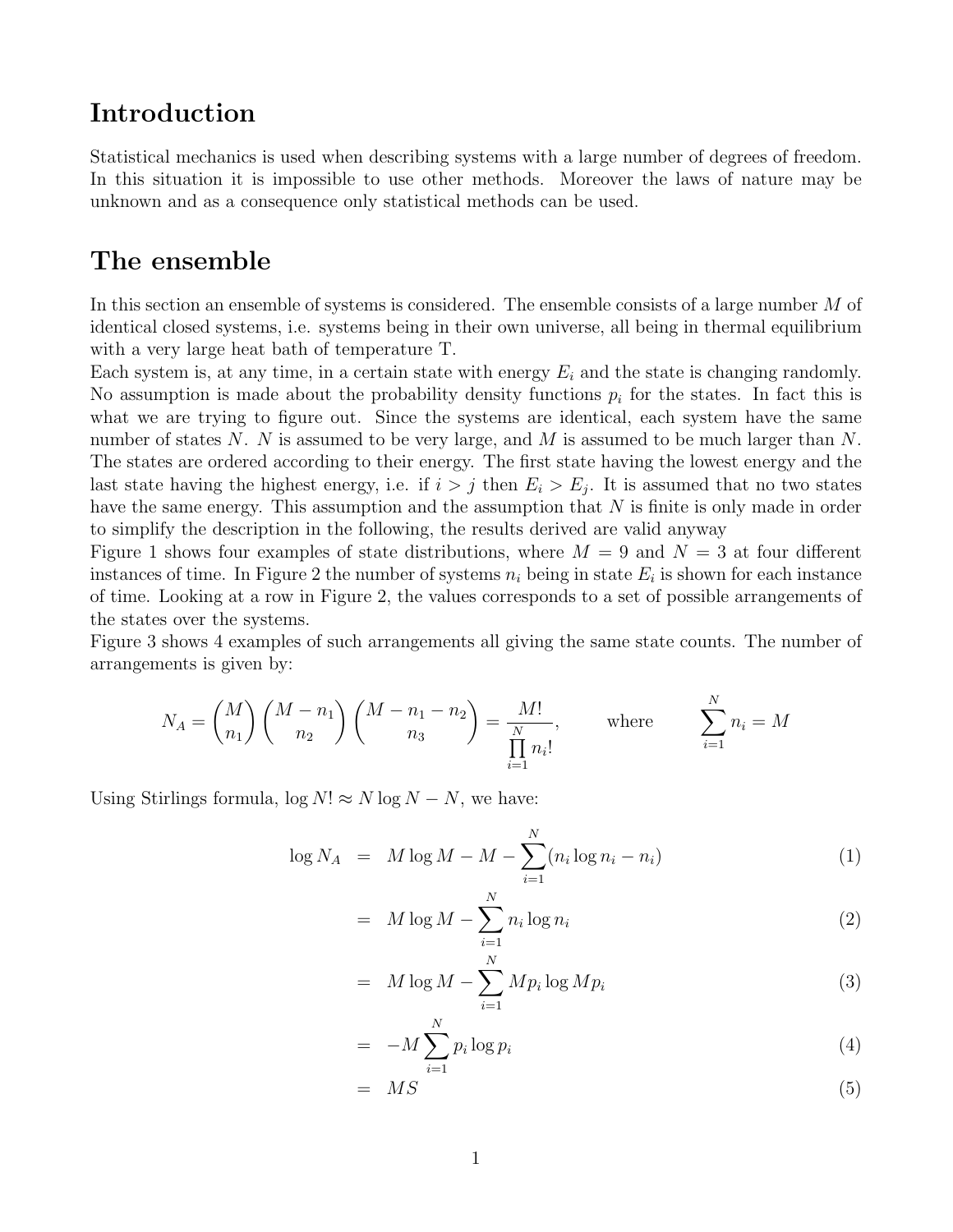Ensemble with 9 systems



<span id="page-3-0"></span>Figure 1: State distribution in the ensemble



<span id="page-3-1"></span>Figure 2: Number of state counts

#### Ensemble with 9 systems



<span id="page-3-2"></span>Figure 3: State distributions for state counts 4, 3, 2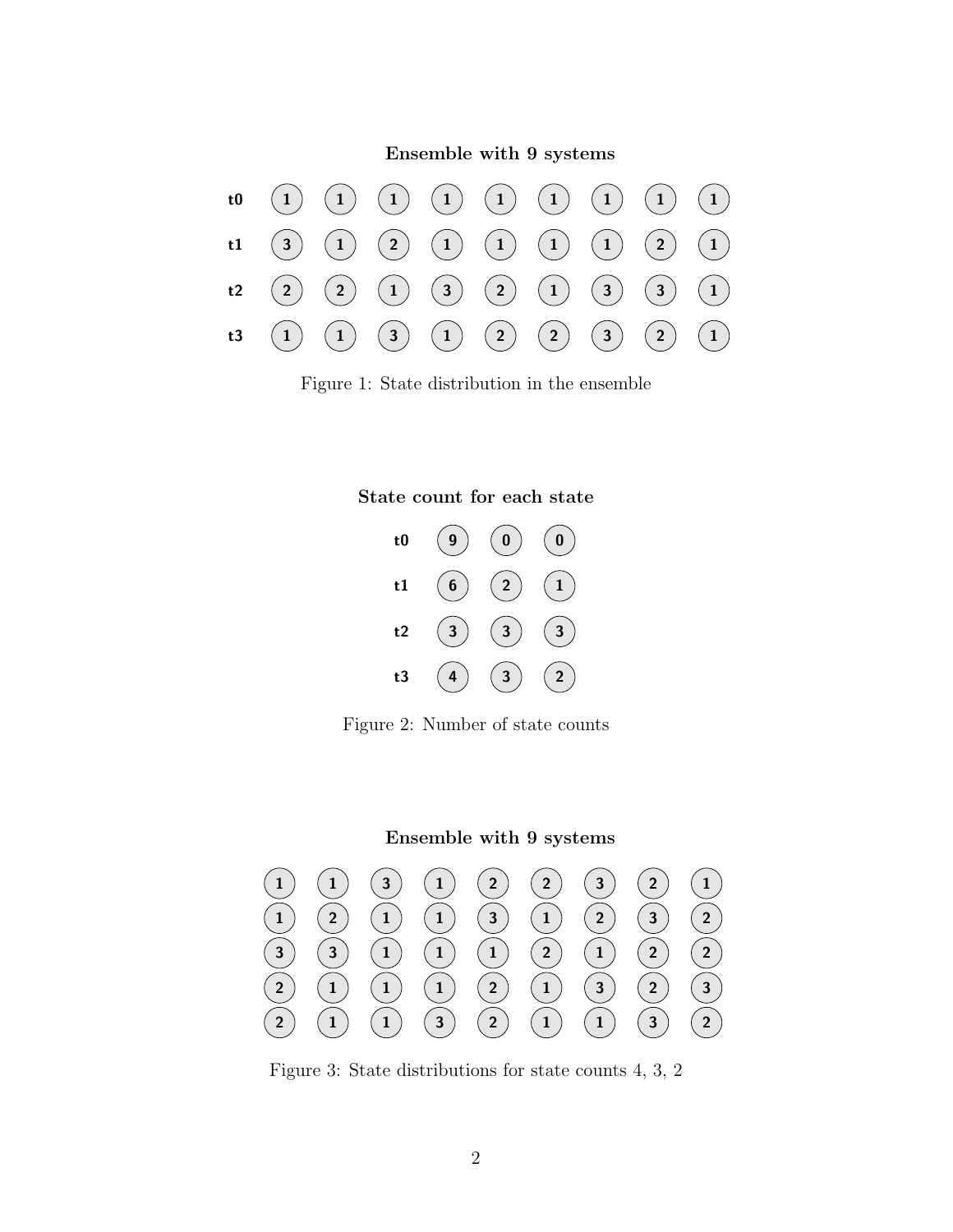where S is the entropy of the distribution  $p_i$ . The distribution  $p_i$  can now be found by maximizing  $N_A$ , since this will give the most likely distribution. This is the same as maximizing the entropy. Without any other constraints this gives  $p_i = \frac{1}{N}$  $\frac{1}{N}$ . As this solution leads to an infinite large value of the average energy, one more constraint must be added. The total energy of the all the systems in the ensemble is obviously proportional to M:

$$
E_{tot} = ME
$$

This means that the average energy  $E = \frac{E_{tot}}{M}$  $\frac{\partial^2 \mathbf{t} \mathbf{t}}{M}$ , being the same for each system, is finite and a second constraint must be:

$$
\sum_{i=1}^{N} E_i p_i = E
$$

where  $E_i$  is the energy of the state  $s_i$ .

#### Maximizing the entropy

The problem of finding  $p_i$  can now be summarized:

Minimize:

$$
-S = \sum_{i=1}^{N} p_i \log p_i
$$

subject to the constraints:

$$
\sum_{i=1}^{N}pi = 1
$$

and

$$
\sum_{i=1}^N E_i p_i = E
$$

This problem can be solved by using Lagrange multipliers:

Minimize:

$$
F = -S + \alpha G_1 + \beta G_2
$$

where:

$$
G_1 = \sum_{i=1}^{N} pi - 1
$$

and

$$
G_2 = \sum_{i=1}^N E_i p_i - E
$$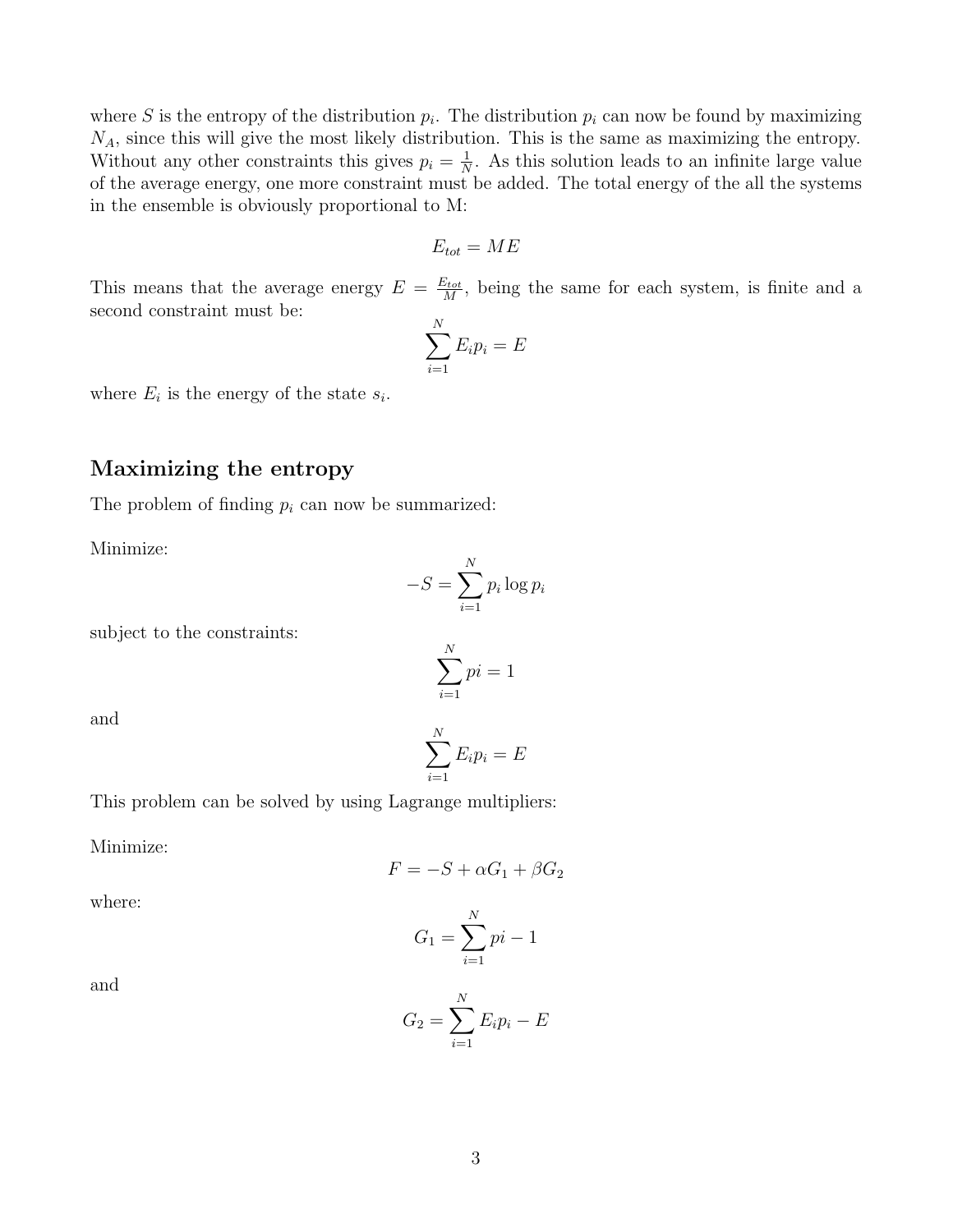Differentiating with respect to  $p_i$  gives:

$$
\frac{\partial F}{\partial p_i} = -\frac{\partial S}{\partial p_i} + \alpha + \beta E_i \tag{6}
$$

$$
= N + \log p_i + \alpha + \beta E_i \tag{7}
$$

$$
= 0 \tag{8}
$$

and

$$
p_i = e^{-N}e^{-\alpha}e^{-\beta E_i}
$$

Since  $\sum_i p_i = 1$  we can define:

$$
Z = \sum_{i=1}^{N} e^{-\beta E_i} = e^N e^{\alpha}
$$

and we finally have:

$$
p_i = \frac{1}{Z} e^{-\beta E_i}
$$

This is the so called Boltzmann distribution, where Z is called the partition function. From the definition of  $Z$  we have:

$$
\frac{\partial Z}{\partial \beta} = -\sum_{i=1}^{N} E_i e^{-\beta E_i}
$$

and from the second constraint we have:

$$
E = \sum_{i=1}^{N} E_i p_i = \sum_{i=1}^{N} E_i \frac{1}{Z} e^{-\beta E_i} = \frac{1}{Z} \sum_{i=1}^{N} E_i e^{-\beta E_i}
$$

this gives:

$$
E = -\frac{1}{Z} \frac{\partial Z}{\partial \beta} = -\frac{\partial \log Z}{\partial \beta}
$$

From the definition of the entropy  $S$  we have:

$$
S = -\sum_{i=1}^{N} \frac{1}{Z} e^{-\beta E_i} \log \frac{1}{Z} e^{-\beta E_i}
$$
 (9)

$$
= \sum_{i=1}^{N} \frac{1}{Z} e^{-\beta E_i} (\log Z + \beta E_i)
$$
 (10)

$$
= \log Z + \beta E \tag{11}
$$

giving

$$
dS = \beta dE + d\beta E + \frac{\partial logZ}{\partial \beta} d\beta = \beta dE
$$

and

$$
\frac{\partial E}{\partial S} = \frac{1}{\beta}
$$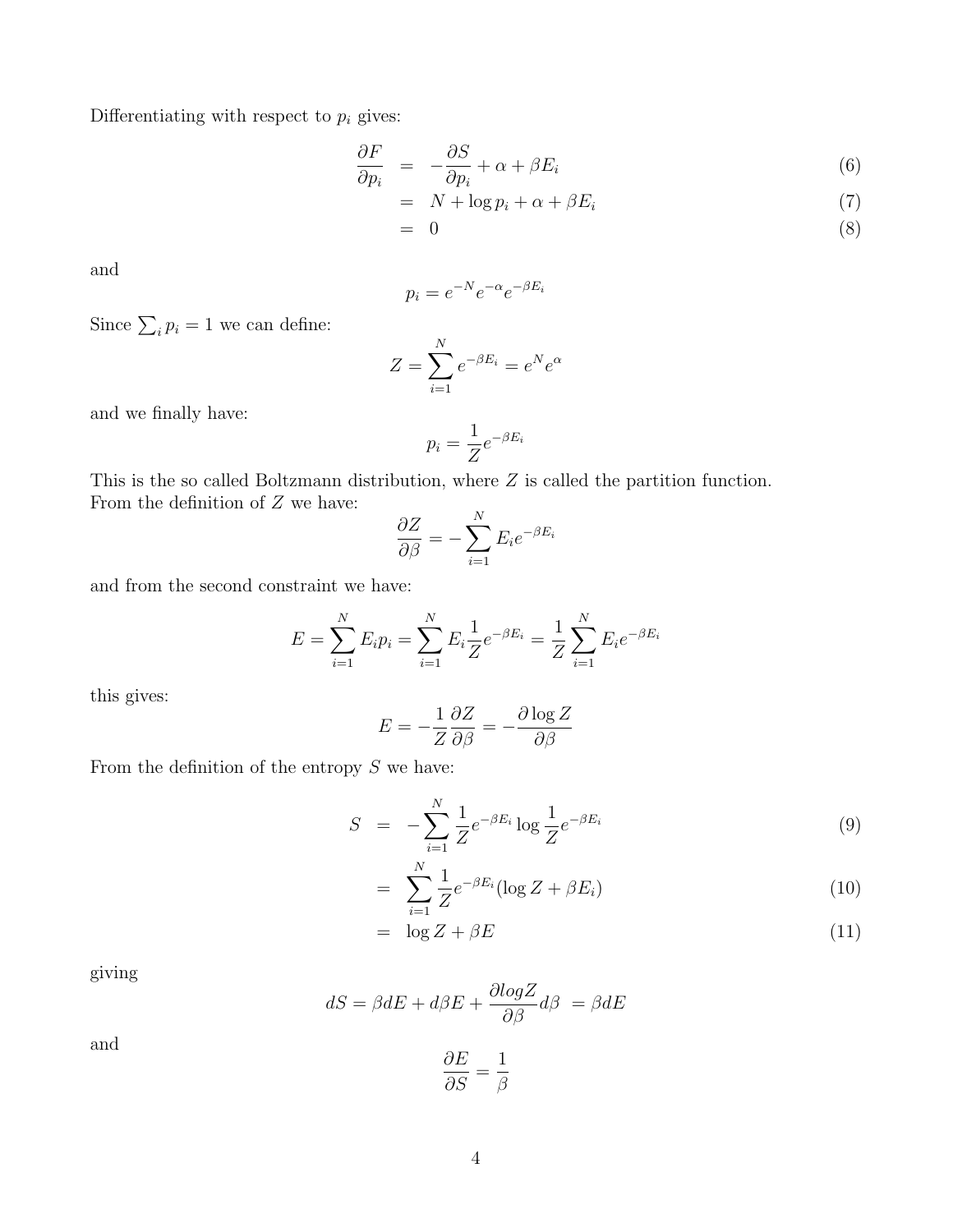## Ideal gas

In an ideal gas the interactions between the molecules are negligible and only kinetic energy has to be considered.

The partition function is given by;

$$
Z = \sum_{i=1}^{N} e^{-\beta E_i} \tag{12}
$$

$$
= \int_x dx \int_p dp \ e^{-\beta \frac{p^2}{2m}} \tag{13}
$$

$$
= \frac{V^N}{N!} \left(\frac{2\pi m}{\beta}\right)^{\frac{3N}{2}} \tag{14}
$$

$$
= \left(\frac{Ve}{N}\right)^N \left(\frac{2\pi m}{\beta}\right)^{\frac{3N}{2}} \tag{15}
$$

giving

 $\log Z = -\frac{3N}{2}$ 2  $\log \beta + const$ 

or

$$
E = -\frac{\partial \log Z}{\partial \beta} = \frac{3N}{2} \frac{1}{\beta}
$$

It is known from experiments that heat capacity of a monatomic gas is:

$$
C_V = \frac{3}{2}nR = \frac{3}{2}Nk_B
$$

where

 $n$  is the number of moles  $R$  is the gas constant  $\boldsymbol{N}$  is the number of atoms  $k_B$  id Boltsmanns constant Since

$$
C_V = \frac{\partial E}{\partial T_K}
$$

then

$$
E = \frac{3}{2} N k_B T_K = \frac{3}{2} N \frac{1}{\beta}
$$

$$
k_B T_K = \frac{1}{\beta}
$$

and finally

$$
\beta = \frac{1}{k_B T_K} = \frac{1}{T}
$$

where

 ${\cal T}_K$  is the temperature in Kelvin  $\cal T$  is the temperature in Joule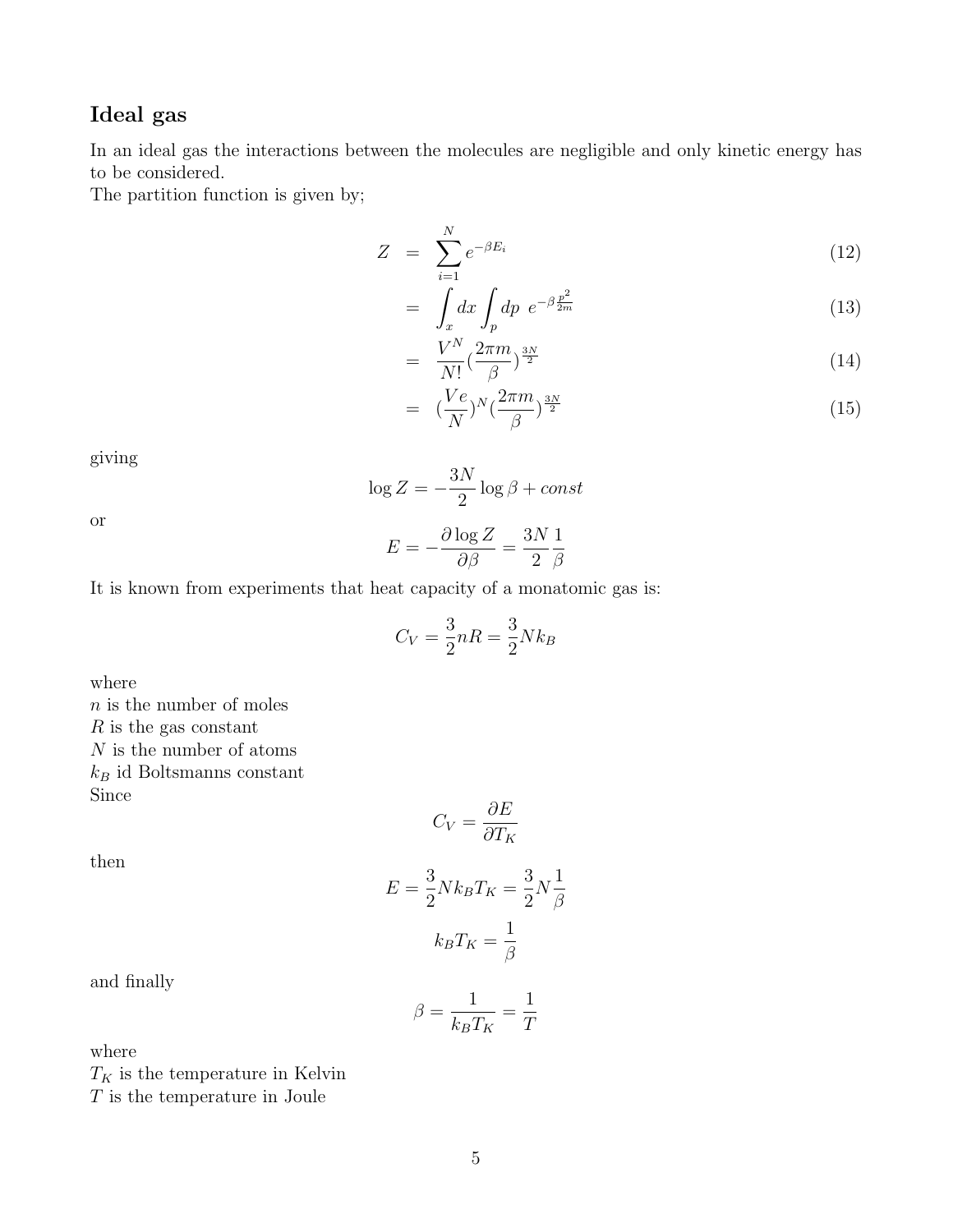# The ideal gas law

If an adiabatic change is made to a system consisting of a cylinder with a piston then:

$$
dE = -Fdx = -PAdx = -PdV
$$

where

 $F$  is the force applied to the piston  $dx$  is the displacement of the piston  $P$  is the pressure A is the area of the cylinder  $dV$  is the change in volume Using the formula for  $\frac{\partial E}{\partial V}|_S$  in appendix A one has:

$$
\left.\frac{\partial E}{\partial V}\right|_S = \left.\frac{\partial E}{\partial V}\right|_T - \left.\frac{\partial E}{\partial S}\right|_V \left.\frac{\partial S}{\partial V}\right|_T = -P
$$

Since

$$
\left. \frac{\partial E}{\partial S} \right|_V = T
$$

then

$$
\left. \frac{\partial E}{\partial V} \right|_T - T \frac{\partial S}{\partial V} \right|_T = -P
$$

 $\Bigg \vert_T$ 

 $=-P$ 

or

Inserting

 $E - TS = -TlogZ$ 

 $\partial (E - TS)$ ∂V

one has

$$
\left. \frac{\partial (-T log Z)}{\partial V} \right|_T = -P
$$

or

$$
P = T \frac{\partial logZ}{\partial V}\bigg|_T
$$

From the previous section we have:

$$
Z = (\frac{Ve}{N})^N(\frac{2\pi m}{\beta})^{\frac{3N}{2}}
$$

or

$$
log Z = N log V + terms
$$
 independent of V

and finally

$$
P = T \frac{\partial \log Z}{\partial V}\bigg|_{T} = \frac{N}{V}T = \frac{n}{V}k_B T_K
$$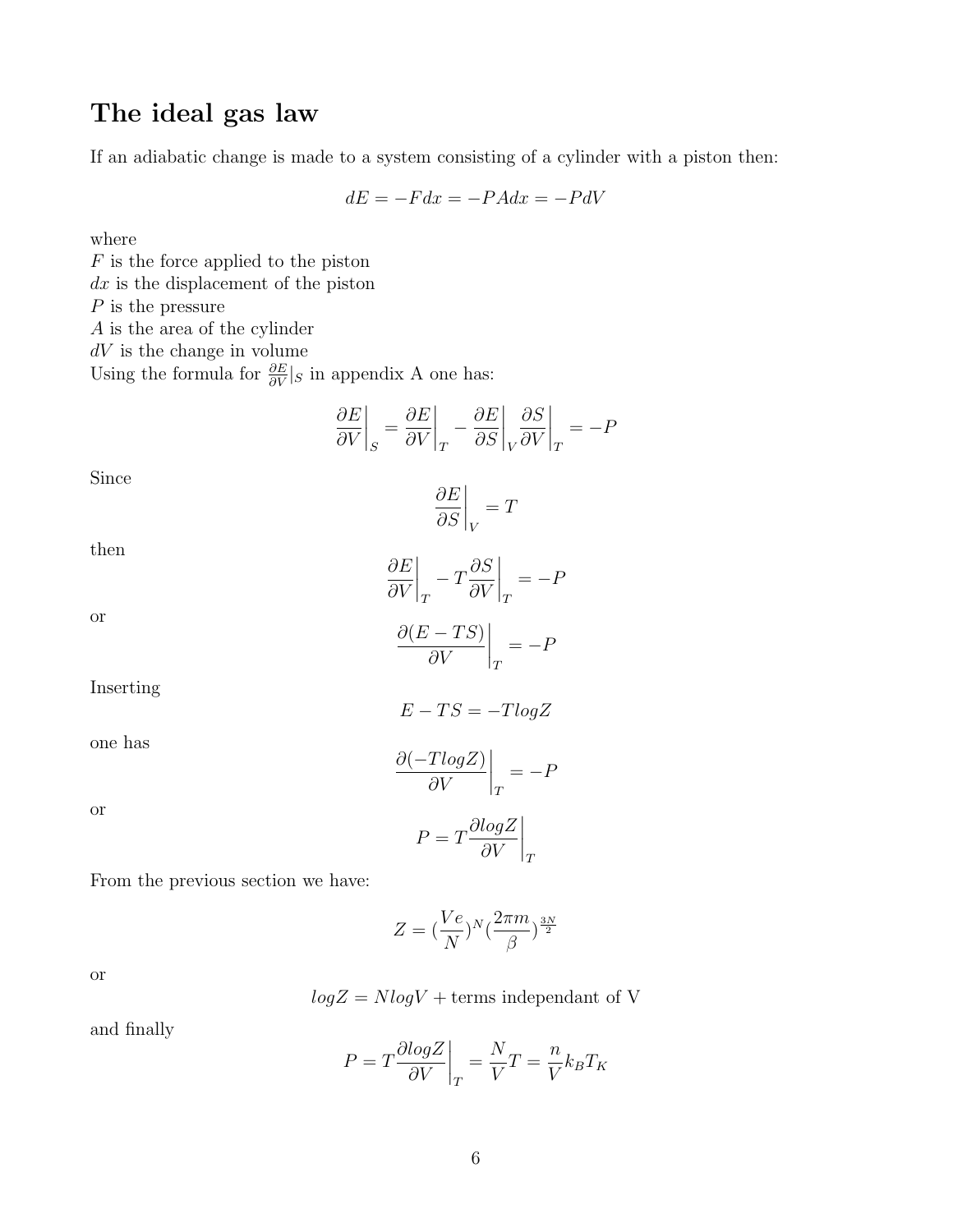# Differentials

Given a function  $F(x, y)$  then:

$$
dF = \frac{\partial F}{\partial x}dx + \frac{\partial F}{\partial y}dy = F_x dx + F_y dy
$$

If on the other hand  $F_x(x, y)$  and  $F_y(x, y)$  are given then they can only be differentials of some function  $F(x, y)$  if:

$$
\frac{\partial^2 F}{\partial x \partial y} = \frac{\partial^2 F}{\partial y \partial x} = \frac{\partial F_y}{\partial x} = \frac{\partial F_x}{\partial y}
$$

 $\frac{\partial^2 f}{\partial y^2} = 0$ 

 $\frac{\partial F_y}{\partial x} - \frac{\partial F_x}{\partial y}$ 

or

Example given:

$$
F_x(x, y) = y
$$

$$
F_y(x, y) = x
$$

then

$$
\frac{\partial F_x}{\partial y} = \frac{\partial F_y}{\partial x} = 1
$$

 $G(x, y) = xy$ 

and a solution is:

Now if we return to the cylinder and piston above we have:

$$
dE = -PdV, \text{if } dS = 0
$$

$$
dE = TdS, \text{if } dV = 0
$$

If we first keep  $S$  fixed and then  $V$  fixed we have:

$$
dE = -PdV + TdS
$$

 $-PdV$  is the work done and  $TdS = dQ$  is the applied heat. By rearranging the equation we have:

$$
dQ=dE+PdV
$$

Now

$$
\frac{\partial Q}{\partial E} = 1
$$

$$
\frac{\partial Q}{\partial V} = P
$$

$$
\frac{\partial^2 Q}{\partial V \partial E} = 0
$$

$$
\frac{\partial^2 Q}{\partial E \partial V} = \frac{\partial P}{\partial E}\Big|_{V} = \frac{2}{3}\frac{1}{V}
$$

This means that Q depends on the path.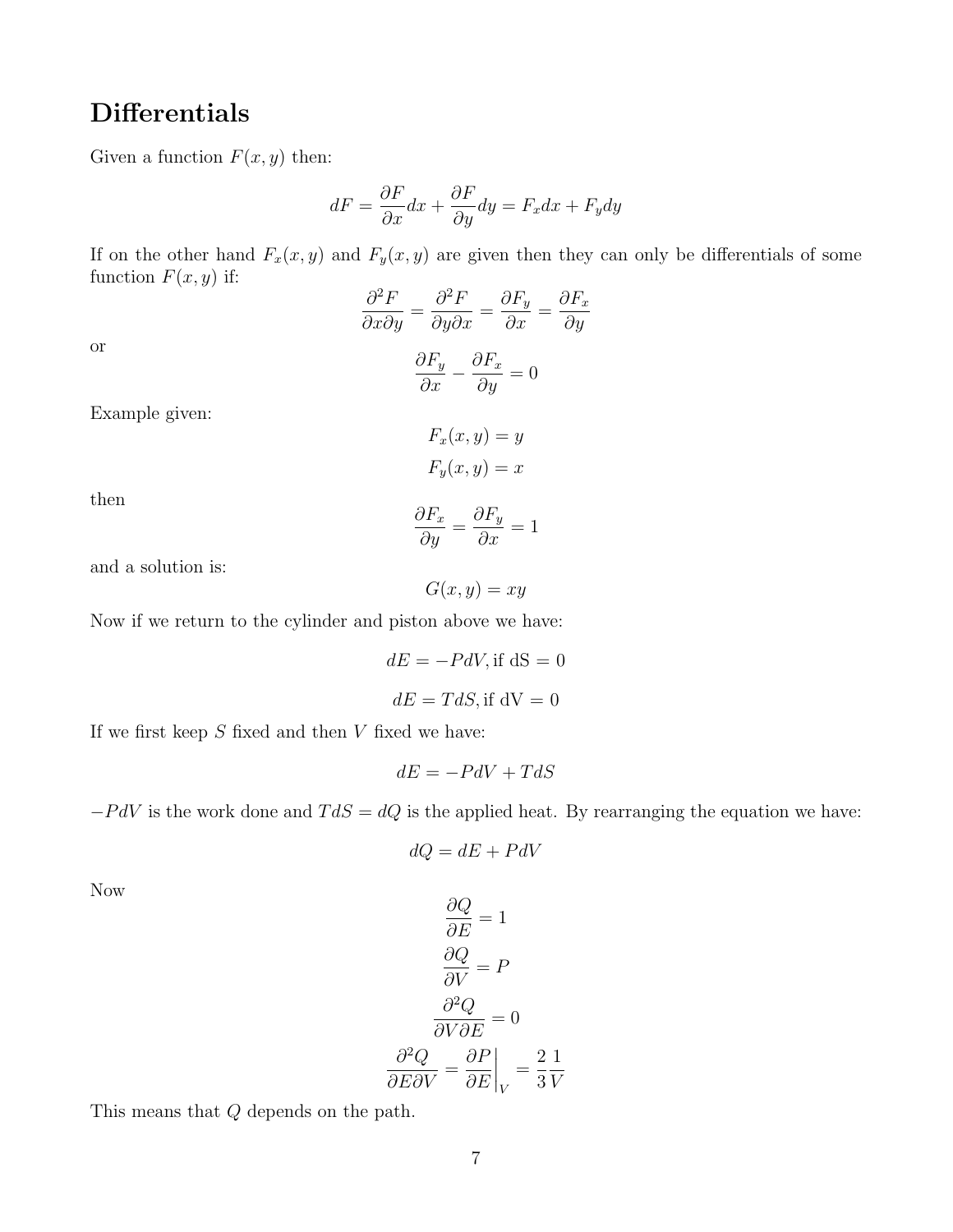## The harmonic oscillator

Regarding a spring and a mass in equilibrium with a heat bath at temperature T:

#### Classical

$$
E(p,x) = \frac{1}{2m}p^2 + \frac{\kappa}{2}x^2
$$
  

$$
Z = \int_{-\infty}^{\infty} e^{-\beta \frac{1}{2m}p^2} dp \int_{-\infty}^{\infty} e^{-\beta \frac{\kappa}{2}x^2} dx
$$
 (16)

$$
= \sqrt{\frac{2\pi m}{\beta}} C 1 \sqrt{\frac{2\pi}{\kappa \beta}} C 1 \tag{17}
$$

$$
= \frac{2\pi}{\beta} \sqrt{\frac{m}{\kappa}} C1C2 \tag{18}
$$

$$
E=-\frac{\partial log Z}{\partial \beta}=\frac{1}{\beta}=T
$$

Does not depend on  $\kappa$ Hit it and it will start vibrating even if it is stiff

### Quantum

$$
Z = \sum e^{-\beta n \hbar \omega} = \sum (e^{-\beta \hbar \omega})^n \approx \frac{1}{1 - e^{-\beta \hbar \omega}}
$$

$$
E = -\frac{1}{Z} \frac{\partial Z}{\partial \beta} = \frac{\hbar \omega e^{-\beta \hbar \omega}}{1 - e^{-\beta \hbar \omega}}
$$

### Compare

High temperature,  $\beta$  small

$$
E=\frac{1}{\beta}=T
$$

Same as classical Low temperature,  $\beta$  large

$$
E=\hbar\omega e^{-\beta h\hbar\omega}
$$

## The Planck distribution

Given a cavity  $(L_x, L_y, L_z)$  at temperature T the electromagnetic modes are given by:

$$
A\sin(\frac{n_x\pi x}{L_x})\sin(\frac{n_y\pi y}{L_y})\sin(\frac{n_z\pi z}{L_z})\sin(2\pi\nu t)
$$